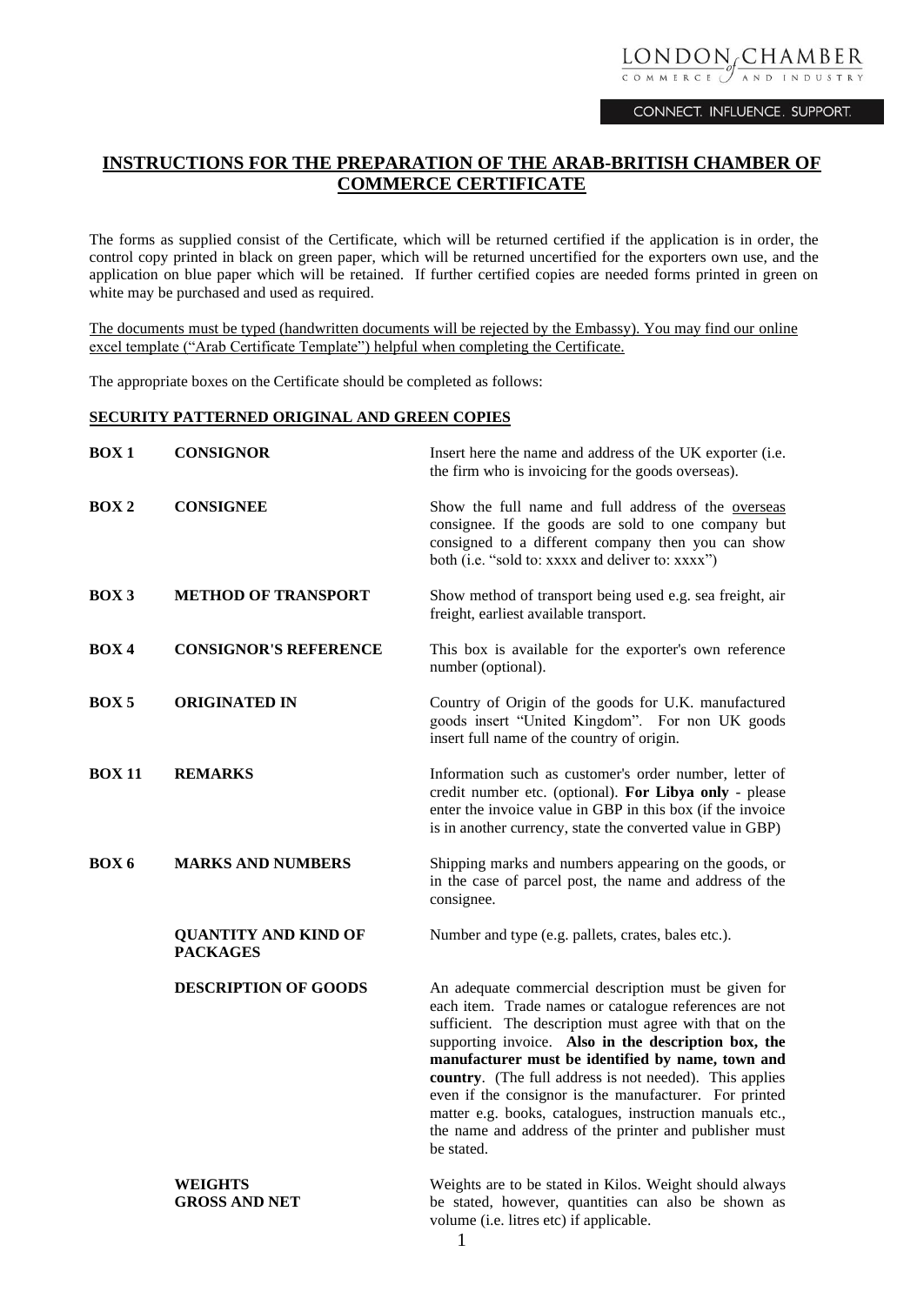**BOX 7 APPLICANT'S NAME AND** 

**N.B. RULING OFF** A horizontal line must be drawn immediately below the last entry.

**PLACE AND DATE AND ISSUING AUTHORITY**

These spaces are not completed by the exporter. The exporter does not sign the original or the copies but only the application and control copy which is dealt with below.

Either leave this box blank if the application is to be

documents can easily be verified from directories

### **BLUE APPLICATION FORM GREEN CONTROL COPY**

|                  | <b>ADDRESS</b>                                      |     | signed by official of the consigning company shown in<br>Box 1, or if the application is made by someone else<br>insert their name and address if appropriate, "as agents<br>for" followed by the name of the consignor.                                                                   |  |
|------------------|-----------------------------------------------------|-----|--------------------------------------------------------------------------------------------------------------------------------------------------------------------------------------------------------------------------------------------------------------------------------------------|--|
| <b>BOX 8</b>     | PLACE AND DATE                                      |     | Insert here place and date of signature.                                                                                                                                                                                                                                                   |  |
| BOX <sub>9</sub> | <b>SIGNATURE</b>                                    |     | Insert here a hand written signature of the applicant or a<br>duly authorised signatory.                                                                                                                                                                                                   |  |
|                  | <b>ATTACHMENTS BEHIND THE</b><br><b>APPLICATION</b> | (a) | All applications must be accompanied by a copy<br>of the exporter's invoice. An invoice for<br>legalisation must be the original and originally<br>signed.                                                                                                                                 |  |
|                  |                                                     | (b) | All applications for re-exported goods must be<br>accompanied by an invoice or Certificate of<br>Origin issued in the country of origin of goods. If<br>this is not available and cannot reasonably be<br>obtained the Chamber should be contacted before<br>the application is submitted. |  |
|                  |                                                     | (c) | The Chamber has the right to ask for additional<br>documentary evidence in respect of UK goods<br>not of the applicant's own manufacture, but would<br>not normally do so if the details stated on the                                                                                     |  |

**ALTERATIONS** Erasures must not be made on the Certificate or the copies. Any alterations must be made by drawing a single line through the error and adding any correction necessary above or alongside. Such alterations must be initialled by the applicant.

etc.

Please note that your Certificate of Origin application must be accompanied by an original (signed) **Commercial Invoice** as well as **Packing List, proof of foreign origin (if applicable), photocopies** and **payment**.

Photocopies required are as follows:

**Certification** (London Chamber and Arab Chamber stamping): Invoice  $-2$  copies Any other documents  $-2$  copies

**Legalisation** (London Chamber, Arab Chamber and Arab League Embassy) Invoice  $-4$  copies Any other documents – 4 copies

If the goods are of **foreign origin** then we will also require proof of origin (i.e. copy of the Manufacturer's Invoice, copy of the foreign Certificate of Origin, Supplier's Declaration or similar third-party evidence).